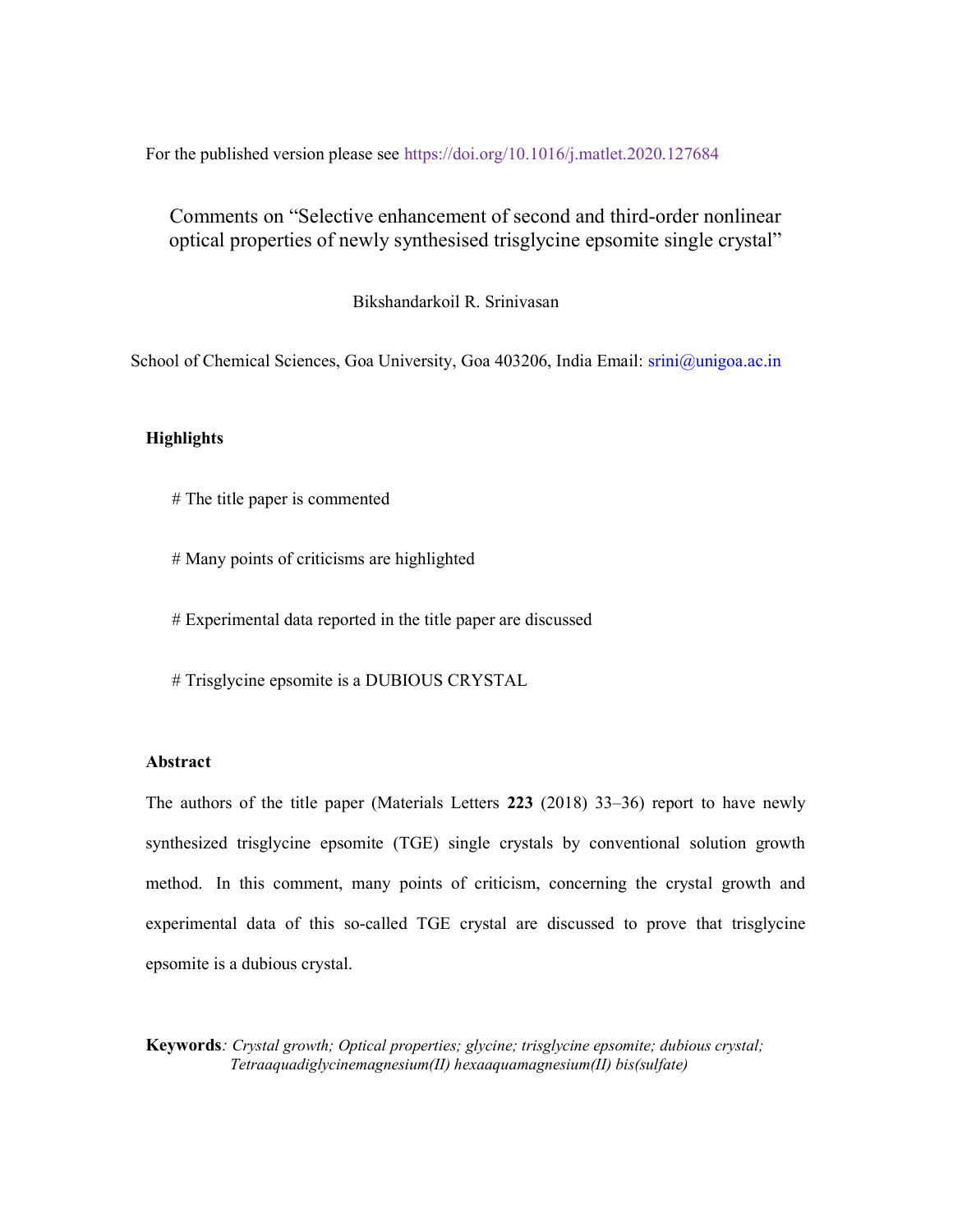#### Introduction

During a literature survey of glycine based compounds, the title paper [1] reporting on the enhancement of the optical properties of newly synthesised trisglycine epsomite (TGE) single crystal attracted my attention due to the highlight "TGE crystal structure altered from orthorhombic to triclinic". In the abstract the authors reported "Single crystal XRD confirms the distortion of crystal structure from orthorhombic to triclinic with space group". Hence, I perused the paper to better understand the above findings. However, the scrutiny revealed no explanation for the distortion of the crystal structure in the entire publication. In addition, several inconsistencies were observed in the scientific claims, which are described in the following comment.

#### Comment

Epsomite refers to a mineral of formula  $MgSO_4$   $7H_2O$ . Hence the composition of trisglycine epsomite 1 (called as TGE by authors) can be given as  $[(Gly)_3MgSO_4(H_2O)_7]$  (Gly = glycine). However, no formula whatsoever can be seen in the entire manuscript. To avoid use of a long formula or a strange code TGE, it is referred to as compound 1 in this comment. The authors of  $[1]$  report to have grown crystals of 1 by slow evaporation of an aqueous solution containing glycine and  $MgSO<sub>4</sub>$  in 3:1 mole ratio. No quantities of reagents employed for crystal growth and % yield of 1 obtained are given. Under the heading single-crystal X-ray diffraction study, the authors mentioned that 1 crystallizes in the triclinic noncentrosymmetric space group  $P\bar{\imath}$  and reported only the unit cell dimensions without any esd. In addition to the fact that the authors are unaware that  $P\bar{\imath}$  (space group No. 2) is a centrosymmetric space group, the claim that their lattice parameters are in good agreement with the reported values ' $[5]$ ' contradicts the title and also the last sentence in the introduction "In this present" investigation for the first time we have reported the growth, spectral, optical, SHG, TONLO and SEM properties of TGE".

The citation' $(5)$ ' by Elayaraja et al.  $[2]$  is a report on the crystal structure of tetraaquadiglycinemagnesium(II) hexaaquamagnesium(II) bis(sulfate). This compound represented by the formula  $[Mg(H_2O)_4(Gly)_2][Mg(H_2O)_6](SO_4)_2$  2 is the only known structurally characterized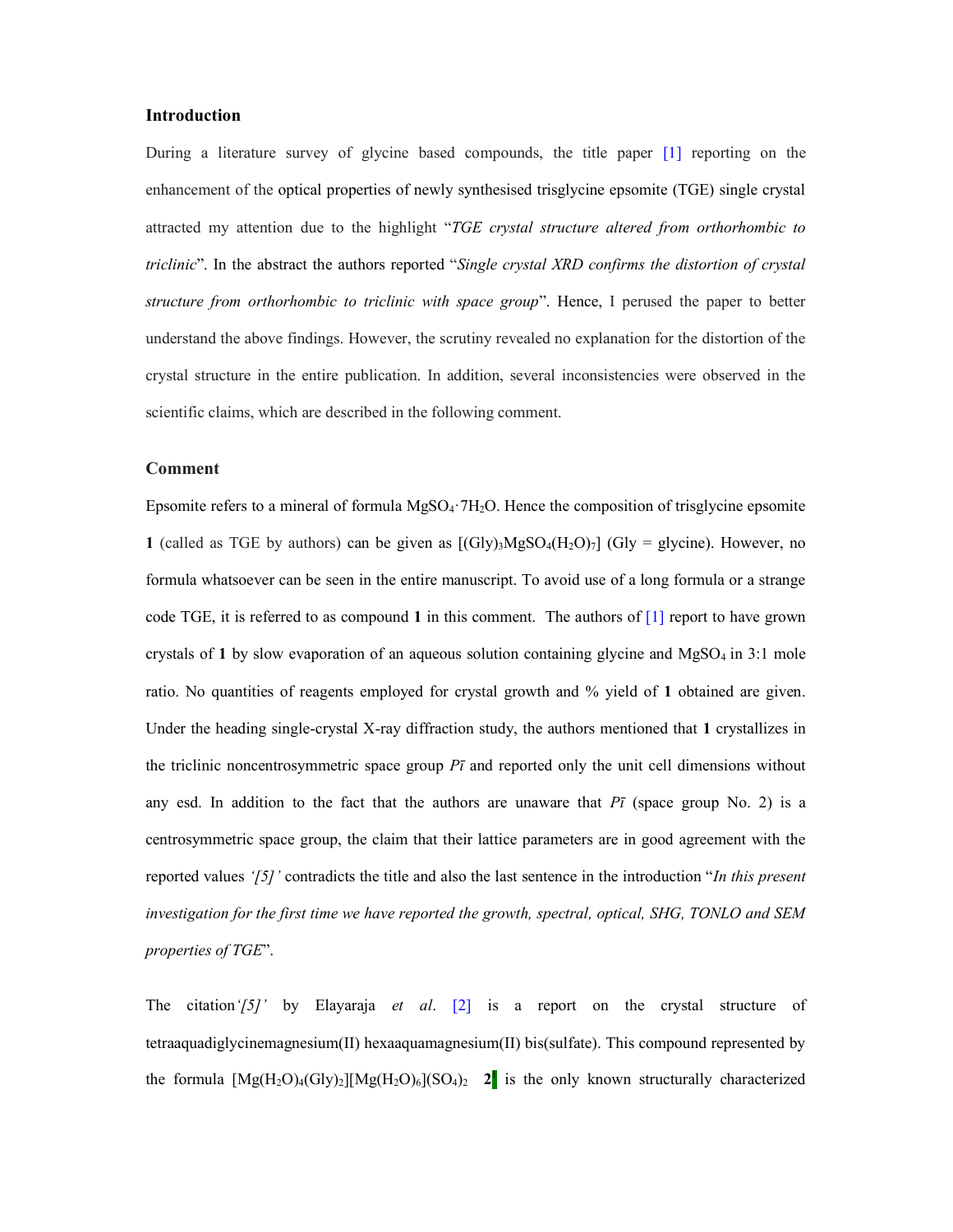Mg(II) material containing both glycine and sulfate and is a member of a series of isostructural metalglycine compounds  $[3, 4]$ . The metal:glycine ratio in 2 is 1:1 and this well-known compound is prepared using glycine and  $MgSO_4$  in equimolar (1:1) ratios from an aqueous solution [2, 3]. The identical unit cells, once again shows that from the  $MgSO_4$  / glycine / water system no new compound other than 2 can be obtained. Since no explanation is provided for the use of three moles of glycine to get a 1:1 product it can be assumed that the authors have incorrectly assumed that use of glycine and MgSO4 in 3:1 mole ratio will result in a so-called trisglycine epsomite. However, after measuring the unit cell and finding it in agreement with 2 the authors did not realize that they have obtained a known compound.

Under the heading CHN analysis the authors reported 'The CHN analyser exposes that the title compound contains C=7.05%,  $H=5.83\%$  N=7.05% and S= 8.71%. using CHNS mode'. Indeed the analytical data exposes that the title compound is a dubious material due to the disagreement with calculated % of C, H, N and S (Table 1) for the formulae of either 1 or 2.

Table 1. Calculated elemental analytical data for the formula units of 1 and 2

| Molecular formula                                                                                            | Composition                                         | FW C H N S |  |  | $Mg$ O |            |
|--------------------------------------------------------------------------------------------------------------|-----------------------------------------------------|------------|--|--|--------|------------|
| $[(Gly)_{3}MgSO_{4}(H_{2}O)_{7}]$ 1                                                                          | $MgC_6H_{29}N_3O_{17}S$ 471.76 15.27 6.21 8.91 6.80 |            |  |  |        | 5.15 57.66 |
| $[Mg(H_2O)_4(Gly)_2][Mg(H_2O)_6](SO_4)_2$ $Mg_2C_4H_{30}N_2O_{22}S_2$ 571.12 8.41 5.31 4.91 11.23 8.51 61.63 |                                                     |            |  |  |        |            |

The mismatch of the analytical data despite the identical nature of the unit cell with 2 indicates the possible presence of an impure phase like gamma glycine (due to use of excess reagent) in addition to the known compound 2. The observation of a second harmonic generation (SHG) efficiency of 0.792 times as that of KDP adds credence to the impurities as gamma glycine is an SHG active solid [4, 5] and centrosymmetric solids do not give any SHG response [6].

Although the authors report IR bands to an accuracy of  $0.01 \text{ cm}^{-1}$ , some assignments are incorrect and appear questionable. Reliable spectral data for  $2$  are well documented  $\lceil 3 \rceil$ . It is shown that the crystal obtained is not any new material but a known compound 2 containing impurities. Hence the spectral data and optical studies of such a material are meaningless and do not deserve any further discussion.